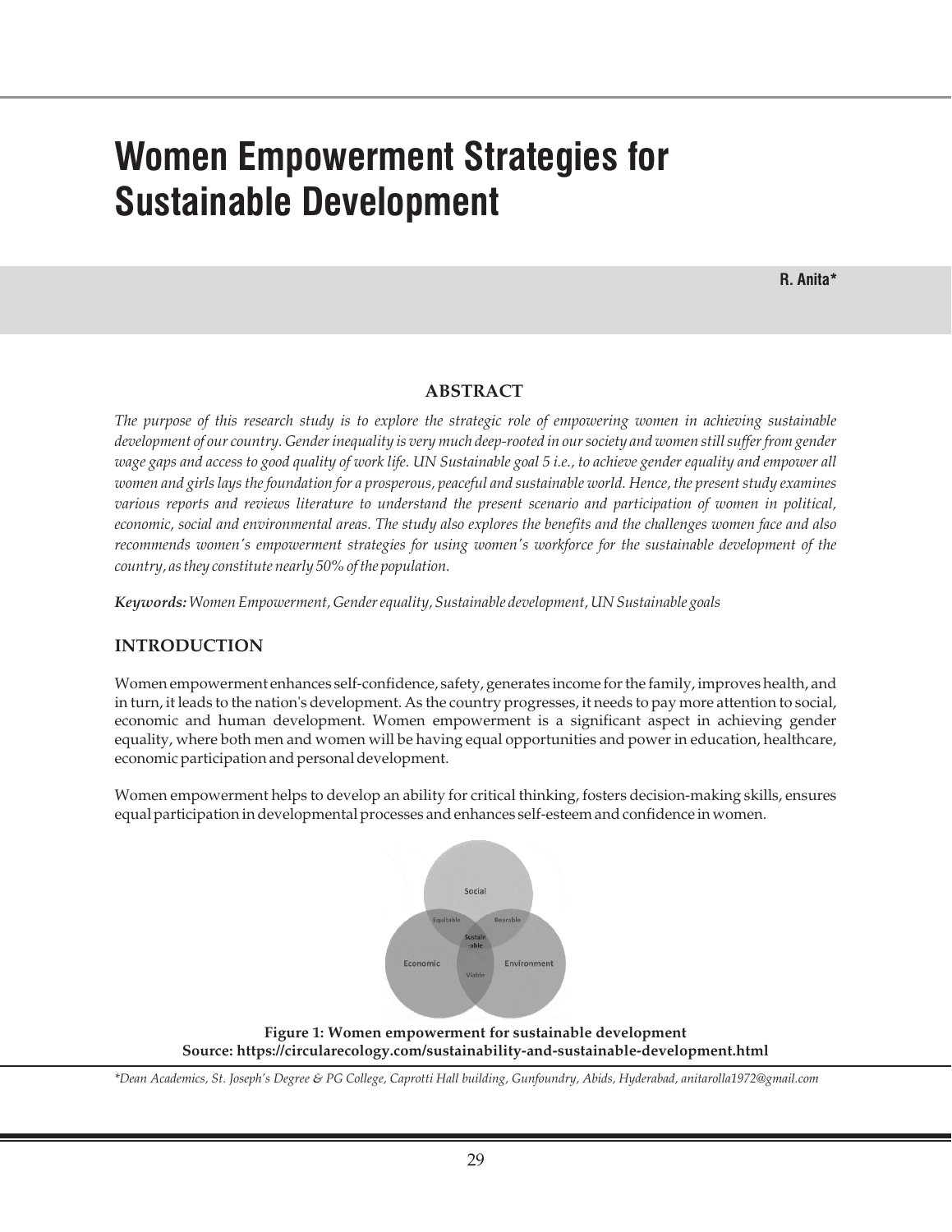UN Sustainable Goal 5, to achieve gender equality and empower all women and girls lays the foundation for a prosperous, peaceful and sustainable world. When UN Goal 5 is achieved, it can also lead to the achievement of UN Sustainable goals 10 and 11 too.

#### **NEED FOR THE STUDY**

UN vision is to achieve sustainable goals by 2030 and every country is striving towards it. Women play a very important role in the economic development of the country and achieving the UN goals, hence this study is undertaken to understand the current scenario (Specifically India) and present strategies or focused areas to empower women.

#### **OBJECTIVES OF THE STUDY**

- 1. To review the literature on the current status of the women's role in political, social, economic and environmental areas
- 2. To identify the challenges faced in empowering women
- 3. To evolve the strategies for women empowerment for sustainable development

# **METHODOLOGY**

For the present study, secondary data is collected from various reports and E-resources like UN report, McKinsey report, World Economic Forum's report, world bank reports etc. and analysed.

#### **REVIEW OF LITERATURE**

• Women Empowerment - History in India

The history of India shows that Articles 14 to 16 (26 January 1950) in the Indian Constitution reflect equal rights for men and women. India is the second country to have a female leader, Indira Gandhi, in the year 1966. The Acts and Laws mention clearly that discrimination of people based on gender is strictly prohibited. Several Acts such as The Domestic Violence Act, 2005, The Dowry Prohibition Act, 1961, Maternity Benefit Act, 2017 were included in the constitution to protect Women from Domestic Violence, dowry system and support them during maternity. Indian Government also has come out with the Women's Reservation Bill which gives 33% reservation for women in politics, education and other sectors too.

In order to empower women in various areas and fields, the government also introduced various schemes like MUDRA Scheme, Beti Bachao Beti Padhao, Pradhan Mantri Ujjwala Yojana, Mahila-E-Haat Yojana scheme, etc.

#### **Summary of facts of Women Empowerment**

- According to the World Economic Forum's Global Gender Gap Index 2020, India's position is 112th (108th position in 2018) among 153 economies.
- The ILO's Global Wage Report 2018-19 mentions that the average pay gender gap is 34.5% which is highest in India among 73 countries
- Women in India represented 35% of the total labour force in 2004 which reduced to 19.9% in the year 2020
- 50% of the world's population comprises women, but they only own about 1% of the world's wealth.
- Nearly 50% of India's females do not have their own bank/ savings accounts, and 60% of them have no valuable assets in their name.
- Globally, it is estimated that Females earn income, which is a mere one-fifth of male income and is a 144th Country in the world.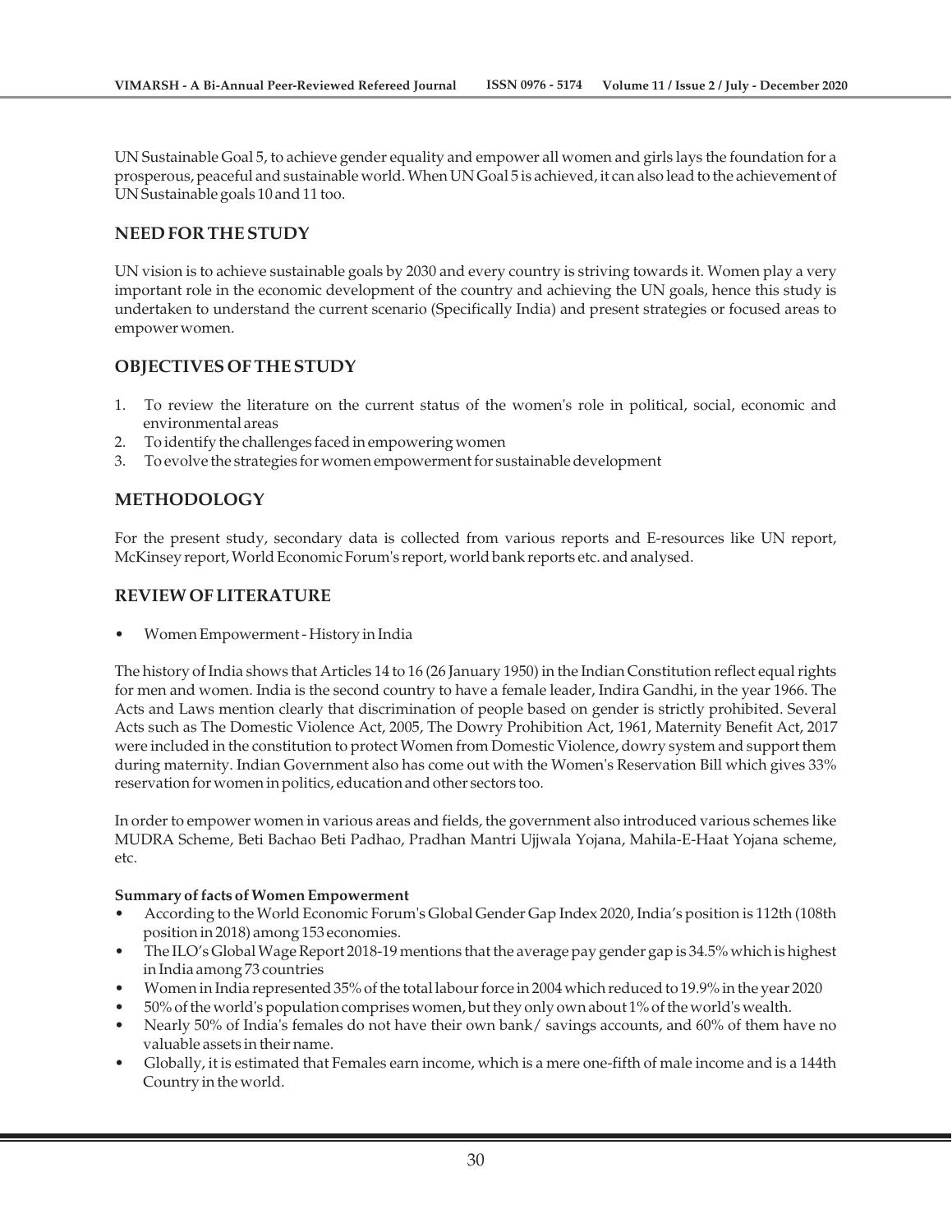- It is estimated in 2020 that women earn 16% less in average hourly wages and 22% less in median monthly wages, with large variations between countries
- As per the Global Equality Index 2019, it is estimated that women in India contribute nearly 17% of the national GDP as against the global average of 40%
- McKinsey's research suggests that in India 97% of all female workers are active in the informal sector who are engaged in domestic work and low-paying activities
- More than 50% of India's women do not have cell phones, and 80% do not have phones to connect to the internet.
- During pandemic 2020, 70% of workers who were employed in the health sector were women and in fact were facing higher infection risks than men in the workplace.
- According to a catalyst survey report, only 26% of women are less likely to participate in the gig economy as compared to 32% of men.

# **WOMEN'S PARTICIPATION IN EDUCATION IN THE WORLD**

It is examined that women continue to be under-represented with only 35% in the fields of STEM (science, technology, engineering and mathematics) and less than a third of the world's researchers in scientific research and development.



# Literacy Levels in India

**Figure 2: Literacy Levels in India from 1991 to 2011 (Source: https://factly.in/rural-india-behind-urban-india-in-progress-indicators/)**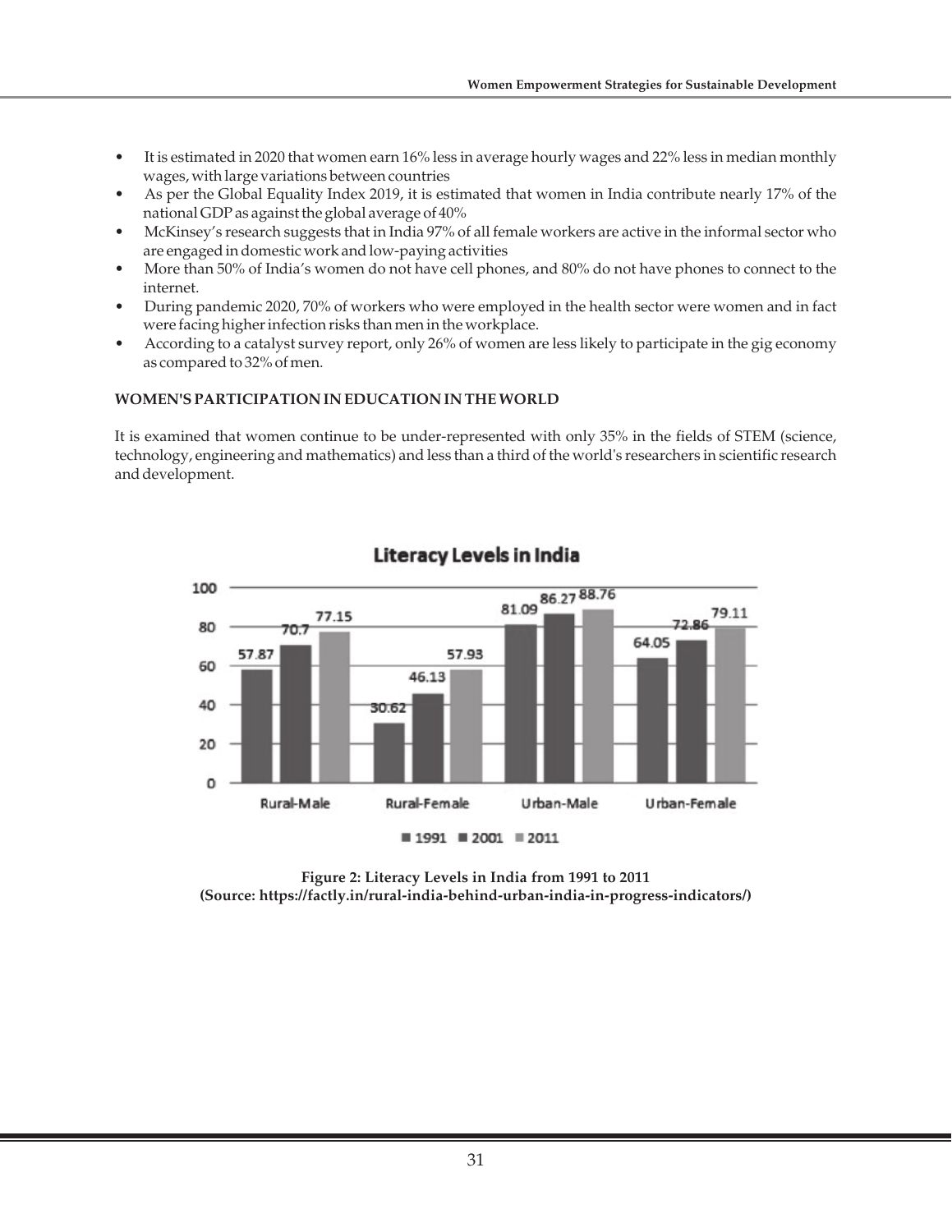

**Figure 3: Literacy rate in 2011, 2015 and 2018**

According to the article in New Indian Express in 2020, the rural male literacy accounts to 81.5% and female 65% and urban literacy rate accounts to 92.2% and female is 82.8%

# **WOMEN'S PARTICIPATION IN THE INDUSTRY**

Globally, women held only 28% of managerial positions in 2019 and were almost the same proportion in the year 1995 too. According to May 2019 fortune list, only 33 women (6.6%) were CEOs of Fortune 500 companies and only 7.4%, that is 37 chief executive officers, were women in 2020. It was also reported that women account for less than a third (29%) of senior roles globally and held 20% of the board of directors worldwide in 2019 when compared to 17.9% in 2018.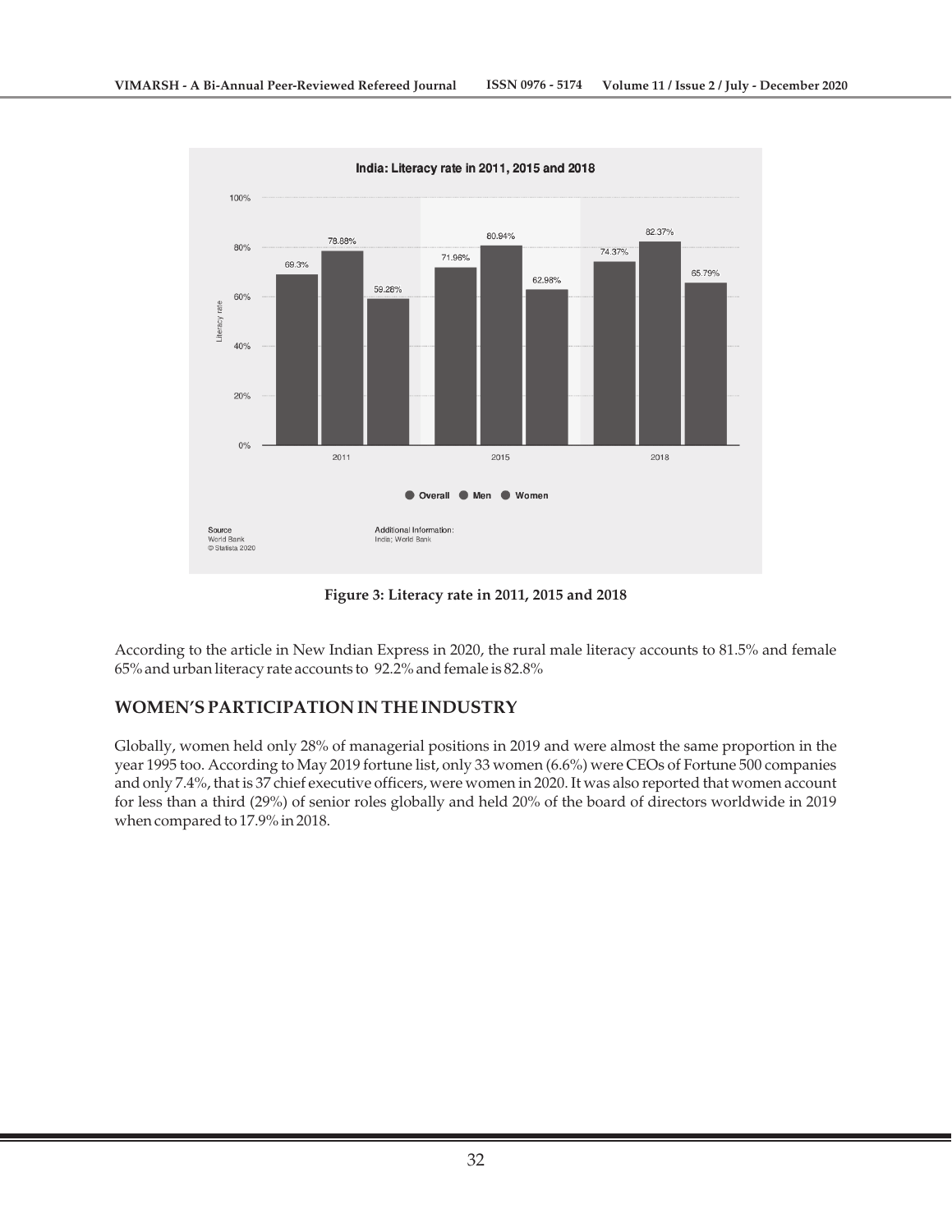| <b>GLOBALGENDERGAP INDEX</b><br>RANKINGS 2020 |                           |       | %AGEOFWOMENINCOMPANIES'<br><b>BOARD OF DIRECTORS</b> |       |
|-----------------------------------------------|---------------------------|-------|------------------------------------------------------|-------|
| Rank                                          | Country                   | Score | (Top five countries in each<br>category)             |       |
| 1                                             | Iceland                   | 0.877 |                                                      |       |
| $\overline{\mathbf{2}}$                       | Norway                    | 0.842 | <b>OVER ONE-THIRD</b>                                |       |
| 3                                             | Finland                   | 0.832 | France                                               | 43.4% |
| $\overline{4}$                                | Sweden                    | 0.820 | <b>Iceland</b>                                       | 43%   |
| 5                                             | Nicaragua                 | 0.804 | Norway                                               | 42.1% |
| $\overline{6}$                                | New Zealand               | 0.799 | Sweden                                               | 36.3% |
| 7                                             | Ireland                   | 0.798 | Italy                                                | 34%   |
| 8                                             | Spain                     | 0.795 | <b>OVER ONE FIFTH</b>                                |       |
| 9                                             | Rwanda                    | 0.791 | <b>Netherlands</b>                                   | 29.5% |
| 10                                            | Germany                   | 0.787 | Latvia                                               | 28.8% |
| 21                                            | <b>United Kingdom</b>     | 0.767 | <b>Australia</b>                                     | 28.7% |
| 50                                            | Bangladesh                | 0.726 | United Kingdom                                       | 27.2% |
| 53                                            | <b>United States</b>      | 0.724 | Canada                                               | 25.8% |
| 81                                            | <b>Russian Federation</b> | 0.706 | <b>OVER ONE-TENTH</b>                                |       |
| 92                                            | <b>Brazil</b>             | 0.691 | <b>Austria</b>                                       | 19.2% |
| 101                                           | Nepal                     | 0.680 | Ireland                                              | 17.6% |
| 102                                           | <b>Sri Lanka</b>          | 0.680 | Portugal                                             | 16.2% |
| 106                                           | China                     | 0.676 | <b>Slovak Republic</b>                               | 15.1% |
| 112                                           | India                     | 0.668 | Colombia                                             | 15.1% |
| 121                                           | Japan                     | 0.652 | India                                                | 13.8% |
| 151                                           | Pakistan                  | 0.564 | Source: Global Gender GapReport, 2020;               |       |
| 153                                           | Yemen                     | 0.494 | Scores from 0 to 1, where 0 is the lowest            |       |

**Table 1: Global Gender Gap Index Ranking 2020**

From the above table, it can be observed that India's Score is only 0.668 and only 13.8% (that is 1/10th ) of the women are in companies as the board of directors.

# **WOMEN'S PARTICIPATION IN POLITICS**

Women's representation in parliament is not more than 25% of parliamentary seats in 2020 and as cabinet ministers is 22%.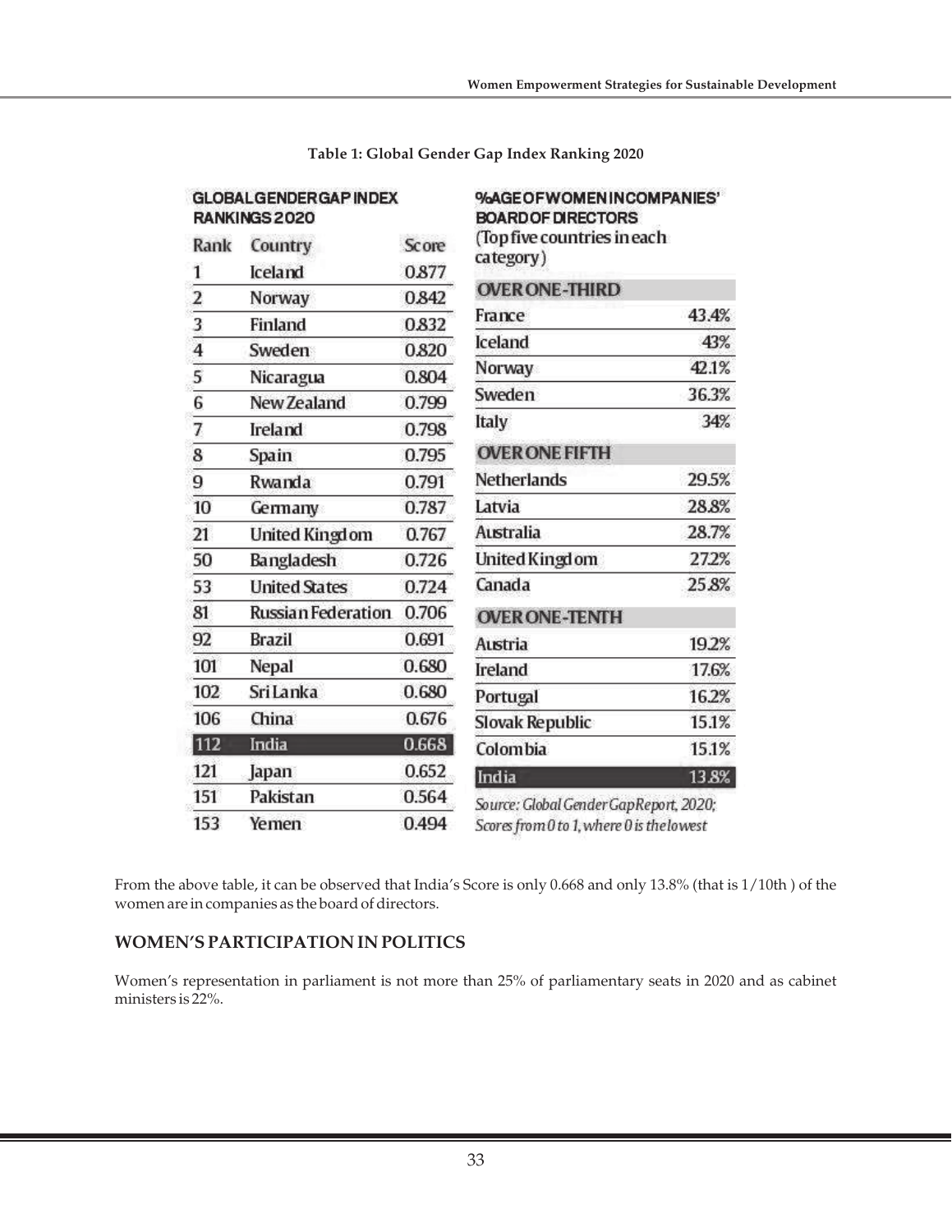

**Figure 4: Percentage of Women in Lok Sabha [Source: https://www.thehindu.com/news/national/representation -of-women-in-17th-lok-sabha/article28769003.ece]**

In 2020, Lok Sabha had a participation of 78 women out of 543 and Rajya Sabha had 25 women out of 245 women.

Ecofeminism word was coined by feminist Francoise d'Eaubonne in 1974 which ideologically links the environmental crisis with gender. It also highlights the importance of the role of women in the conservation of the environment. According to UN Women report, women are more likely to use natural resources than men for the overall welfare of the family.

A limited study was undertaken to study the comprehensive women's role in political, social, economic and environmental areas. Also, studies on women empowerment's role to achieve sustainability are limited. Hence, this study is undertaken to understand women's participation in various fields.

# **DISCUSSION & FINDINGS**

From the review of literature, it can be examined that there exists a gender gap and there is an urgent need to empower women for the economic development of the country. When women are empowered, it becomes very easy to achieve UN sustainable goals.

#### **BENEFITS, CHALLENGES AND STRATEGIES OF WOMEN EMPOWERMENT**

Some of the benefits of women empowerment

- As women spend 90 percent of their family income, if they are empowered they can boost the demand.
- Will have a direct, positive impact on productivity and profitability in existing and emerging markets.
- Next generation can be empowered
- Makes women Self-reliant, self confident and independent
- Achievement of Sustainable Development Goals 5, 8, 1. 3 and 10.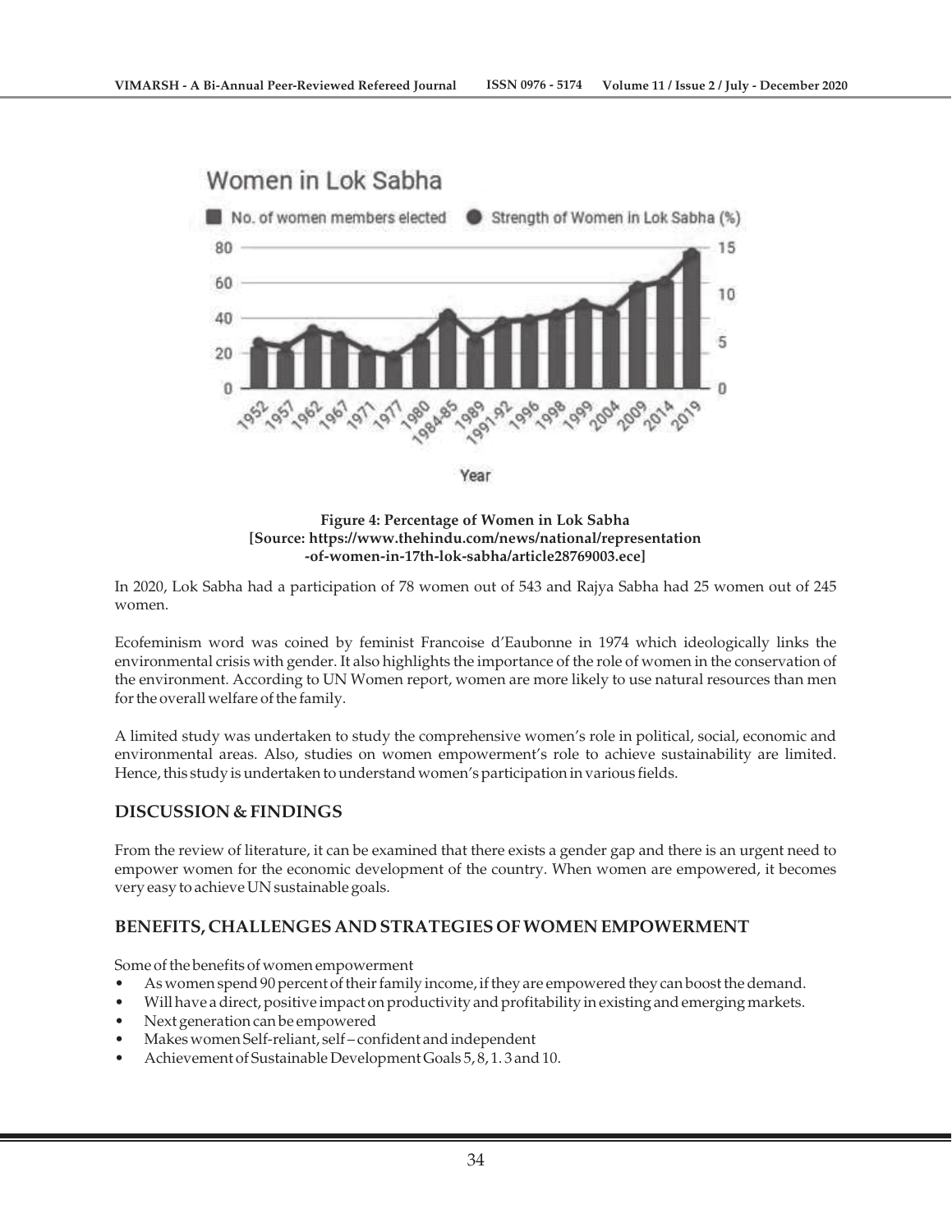#### **Challenges/issues of Women Empowerment**

- Unequal pay
- Lack of education access
- Sexual harassment
- Often women are promoted less when compared to men
- Fear of asking to be paid what you're worth
- Violence, forced marriage and discrimination
- Lack of employment equality
- Lack of legal protections
- Poor medical care
- Lack of religious freedom
- Lack of political representation
- Poor Health and safety
- Structural barriers and cultural norms/restrictions
- The Indian legal system gaps between policy and practice.
- Participation of women in the decision-making processes.
- Mind set to be changed especially, of the males who dominate the scene.
- To convince one's family to let women work
- Lack of mindful efforts, on the part of corporate organizations to nurture and groom women for senior management roles.
- Literacy rates of Females in rural area are low when compared to the urban area.

#### **Strategies suggested for Women Empowerment**

- Educating the girls/ women to increase the Literacy rate
- Creating awareness in girls and women about the women schemes, rights and laws
- Awareness sessions for Parents regarding ways to empower women/daughters
- Rights to inherit property and own land
- Access to credit and earn income
- Workplace policies to be improved
- promotion in the workplace
- free from job discrimination
- To make women part of the decision-making
- Quality of work-life
- Security measures
- Vocational /technical training, life skills and financial literacy programmes for women to develop marketable skills and decision-making abilities
- Enhancing women's access to ICT and internet can create more business opportunities
- Encouraging more CEOs to pledge their support towards gender equality.
- Identify mentors who can lead other organisations in their sector to adopt gender-equal policies
- Creating ways to increase brand/ PR value for organisations that encourage women in their workforce
- Enable cross-pollination of best practices by:
- Leveraging existing platforms and content
- Identifying role models
- **Storytelling**
- Sharing success stories and policies
- Encouragement to participate in the environment, political and economic areas
- To reduce Violence against women and girls by imposing stringent laws
- To increase the participation of women in formal sector
- To amend the existing labour laws by introducing new anti-discrimination provisions and child-care policies
- To improve nutrition and access to health care